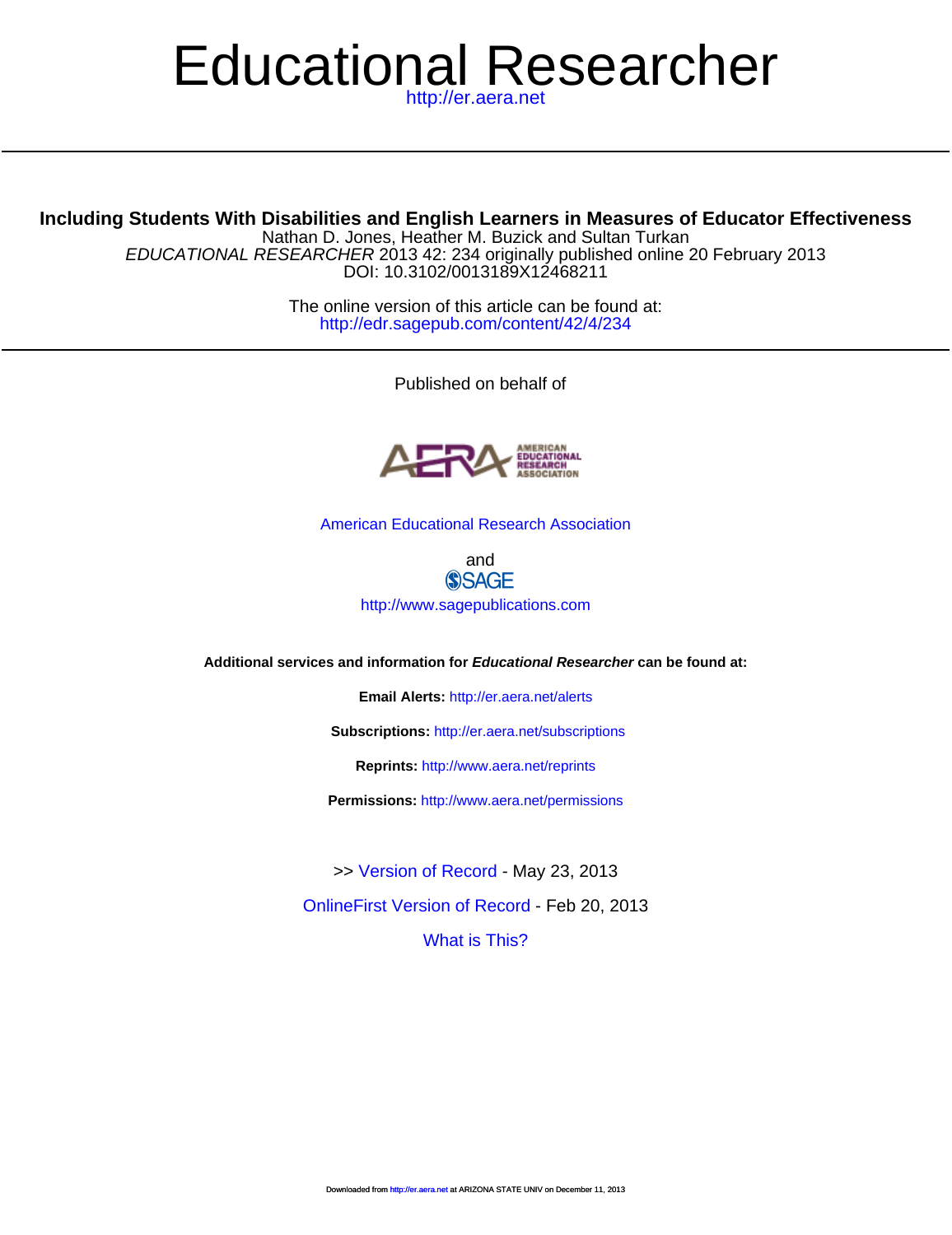# Including Students With Disabilities and English Learners in Measures of Educator Effectiveness

Nathan D. Jones<sup>1</sup>, Heather M. Buzick<sup>1</sup>, and Sultan Turkan<sup>1</sup>

The purpose of this essay is to provide an overview of the challenges of accounting for students with disabilities (SWDs) and English learners (ELs) in the evaluation of mainstream teachers. We focus on the two prominent indicators of teaching quality—classroom observations and value-added scores. We begin by describing each indicator and outlining the specific challenges related to the inclusion of SWDs and ELs in mainstream teacher evaluation. We then suggest recommendations for states and districts to ensure that teacher evaluation systems adequately and fairly account for these students. Finally, we provide researchers with a set of recommendations for improving the evidence base surrounding the validity of teacher evaluation measures with regard to SWDs and ELs.

Keywords: assessment; measurements; school/teacher effectiveness; special education

Within the U.S. K–12 education system, there is con-<br>educators among policy makers, administrators, and<br>educators that students' opportunities for learning<br>depend on the quality of teaching they receive in schools sensus among policy makers, administrators, and depend on the quality of teaching they receive in schools. Existing educator evaluation systems have been criticized for a lack of fidelity and rigor (e.g., Weisberg, Sexton, Mulhern, & Keeling, 2009). Consequently, the federal Race to the Top program has emphasized the need for multiple measures in educator evaluation systems, with a specific emphasis on student growth (U.S. Department of Education, 2010). Emerging teacher evaluation efforts have focused mainly on two indicators of teaching quality—observations and student test scores. States and districts are including local indicators as well to create weighted evaluation systems that avoid overreliance on any one measure, particularly student achievement. Examples of weighted indicators in state/district evaluation systems are displayed in Table 1.

Despite advances in research on teacher evaluation (for summaries, see Harris, 2011; Bell et al., 2012), there has been virtually no attention given to whether teachers are effectively educating exceptional populations—namely students with disabilities (SWDs) and English learners (ELs). For all the criticism of No Child Left Behind, one of its achievements was requiring that districts attend to the achievement of subgroups of students, including SWDs and ELs. In contrast, although Race to the Top was designed to ensure that students have highly effective teachers, there is no explicit mention of teachers' effectiveness at differentiating their instruction. In this essay, we argue that if teacher evaluation systems fail to acknowledge the

presence of SWDs and ELs in teachers' classrooms, it is problematic in terms of validity (as teachers' evaluations may represent an incomplete and potentially inaccurate picture of teachers' instruction) and equity (by providing disincentives for attending to these students' needs).

We discuss these two student populations together for several reasons. First, both represent critical subgroups in U.S. schools. Among K–12 students, approximately 12% receive special education services and 11% are ELs (U.S. Department of Education, 2007, 2008). Most SWDs and ELs educated in mainstream classrooms—the majority of SWDs spend 80% or more of their time in regular classrooms (Table 2 shows the distribution by disability subtype), and, although there are no national statistics on the time ELs spend in mainstream classrooms, trends suggest that more ELs are being included in regular classroom instruction for longer periods of time (e.g., Zehler et al., 2003). Second, SWDs and ELs in teachers' classrooms can contribute meaningfully to teachers' practices because they often require teachers to modify or supplement their instruction. Third, many have questioned whether the performance of SWDs and ELs on standardized assessments supports valid inferences about their learning and academic growth. At the same time, we acknowledge that there is wide variation within and between these two populations in terms of classroom context and accessibility needs and that a small percentage of students both have disabilities and are ELs. We therefore outline recommendations for how evaluation

<sup>1</sup>Educational Testing Service, Princeton, NJ

[Ed](http://er.aera.net)ucational Researcher, Vol. 42 No. 4, pp. 234–241 DOI: 10.3102/0013189X12468211 © 2013 AERA. http://er.aera.net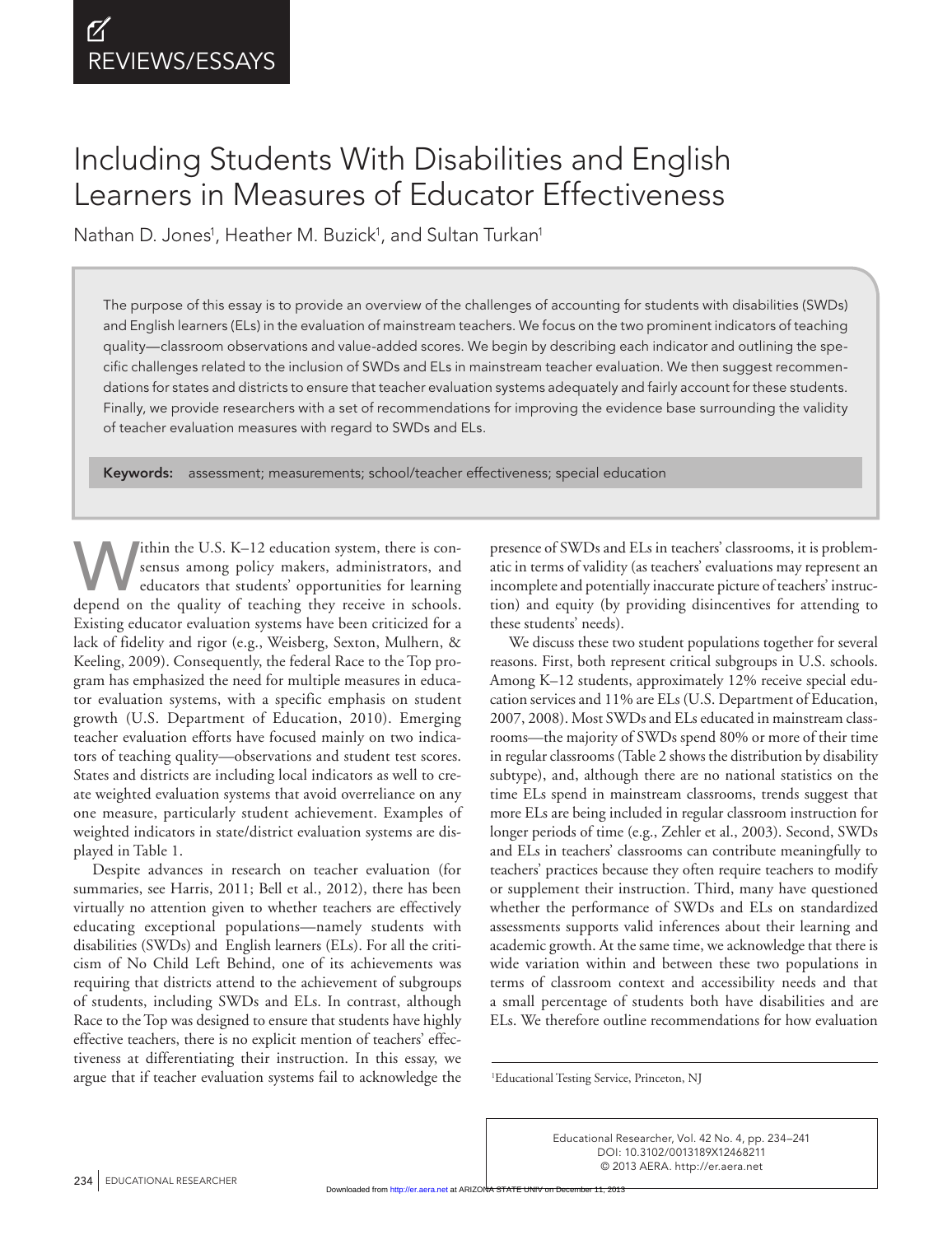Table 1 Examples of State/District Evaluation Systems (as of August 2012)

| State/district      | <b>Evaluation system</b>                                                                                                | Source                                                                                      |
|---------------------|-------------------------------------------------------------------------------------------------------------------------|---------------------------------------------------------------------------------------------|
| Louisiana           | Professional practice, including observation score (50%); value-<br>added (50%).                                        | http://www.louisianaschools.net/Ide/uploads/20118.pdf                                       |
| <b>Ohio</b>         | Teacher performance on standards, including observations (50%);<br>student growth measures, including value-added (50%) | http://education.ohio.gov/GD/DocumentManagement/<br>DocumentDownload.aspx?DocumentID=128955 |
| Tennessee           | Observation score (50%), student outcomes (50%-value-added,<br>35%; student achievement, 15%)                           | http://team-tn.org/assets/educator-resources/Calculating_the<br>Effectiveness Rating.pdf    |
| Washington, D.C.,   | Value-added (35%), observations (40%), student achievement                                                              | http://www.dc.gov/DCPS/Files/downloads/In-the-Classroom/                                    |
| <b>Impact Model</b> | (15%), school commitment (10%)                                                                                          | IMPACT%20Guidebooks/IMPACT-2012-Grp1-Aug13-web.pdf                                          |

*Note.* These examples focus on components of the evaluation system for teachers in tested grades and subjects. Each evaluation system has other components for evaluating educators who do not have sufficient data from students to compute value-added scores.

Table 2 Percentage of Time Spent by Students With Disabilities in the General Education Classroom

|                                | Less than 40% | 40%-79% | More than 79% |
|--------------------------------|---------------|---------|---------------|
| Speech or language impairments | 5             | 6       | 86            |
| Developmental delay            | 16            | 21      | 62            |
| Visual impairments             | 12            | 14      | 62            |
| Specific learning disabilities | 9             | 28      | 61            |
| Other health impairments       |               | 25      | 60            |
| Hearing impairments            | 16            | 17      | 53            |
| Orthopedic impairments         | 25            | 17      | 51            |
| Traumatic brain injury         | 23            | 23      | 45            |
| <b>Emotional disturbance</b>   | 23            | 19      | 39            |
| Autism                         | 36            | 18      | 36            |
| Deaf-blindness                 | 29            | 17      | 30            |
| Intellectual disability        | 49            | 27      | 16            |
| Multiple disabilities          | 46            | 17      | 13            |
| All students with disabilities | 15            | 22      | 58            |

*Note.* Percentages include students served under IDEA who attend regular schools. Students in homebound/hospital placement, a correctional facility, or a separate public facility, or those who attend private school but receive publically funded special education are not included in the table.

*Source:* U.S. Department of Education, National Center for Education Statistics (2011). *Digest of Education Statistics, 2010* (NCES 2011-015), Chapter 2.

systems can better attend to the specific disability categories of teachers' students, as well as different levels of students' English proficiency, and, where appropriate, we differentiate challenges and recommendations that may be unique to either subgroup.

The remainder of this essay is organized around two common indicators of teaching quality—student achievement, namely value-added scores, and classroom observations.1 For each indicator, we first briefly describe the measure and outline the challenges in accounting for SWDs and ELs in mainstream teacher evaluation. We then suggest recommendations for states and districts to ensure that teacher evaluation systems adequately and fairly account for the inclusion of SWDs and ELs in mainstream classrooms. Finally, we provide researchers with a set of recommendations for improving the evidence base surrounding the validity of teacher evaluation measures with regard to SWDs and ELs. These suggestions are also summarized in Table 3.

The relative importance of the challenges we describe below depends largely on local context and may also depend on the

number of teachers with SWDs and/or ELs in a state/district or, for individual teachers, the proportion of students from special populations in a given classroom. Our goal in highlighting these challenges is to encourage states/districts/researchers to explore these challenges and consider short- and long-term solutions for those that are found to be the most threatening to the credibility of their evaluation systems. We advocate for a system that holds teachers accountable for educating all students and contributes to professional development while minimizing unintended consequences, including, for example, not differentiating instruction and discouraging teachers from entering the profession.

#### Value-Added Scores

#### *Challenges of Accounting for SWDs and ELs in Teacher Value-Added Models*

Value-added scores are derived from statistical models that a[ttempt to e](http://er.aera.net)xplain the contribution of individual teachers to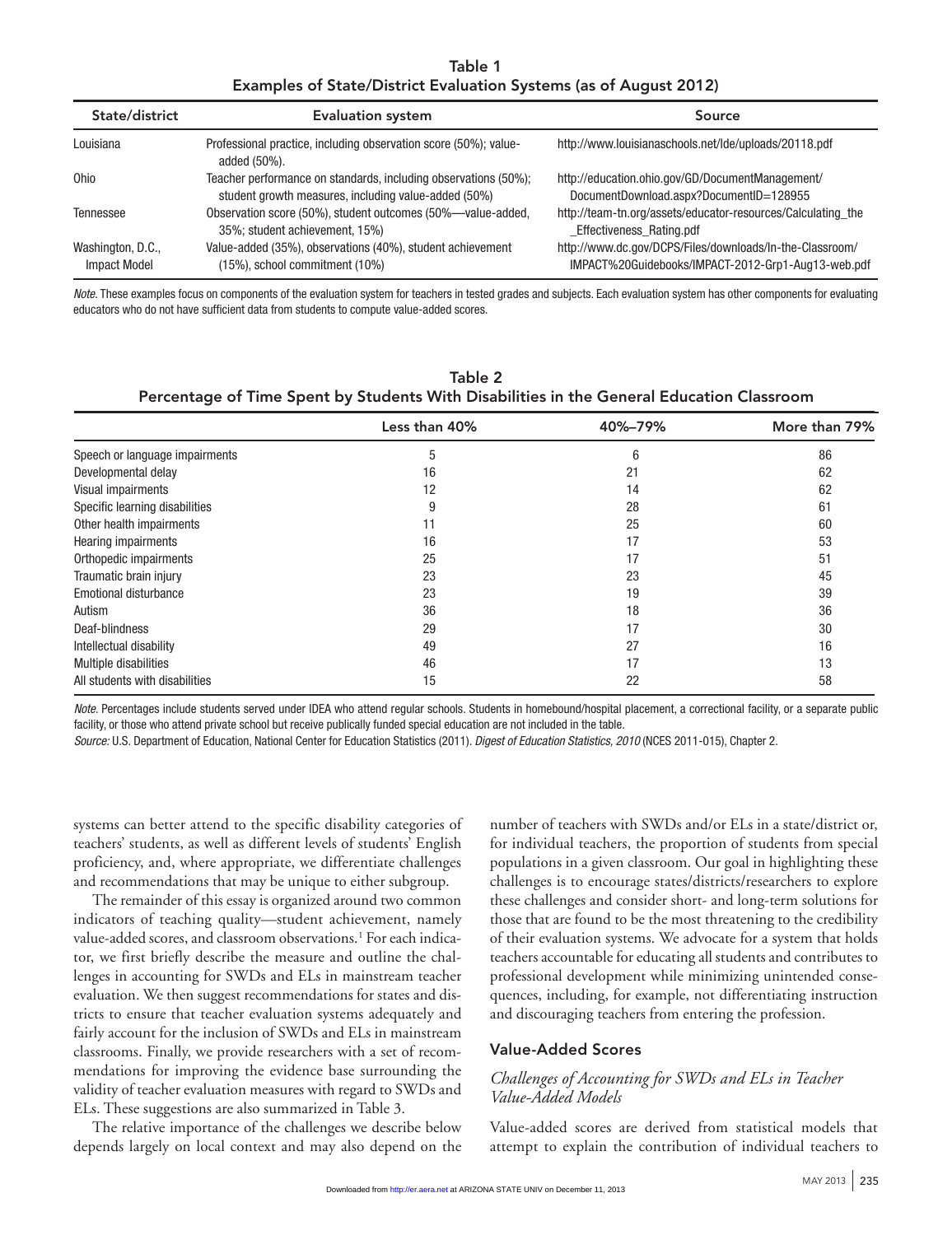Table 3 Summary of Suggestions for Researchers and Practitioners in Evaluating Teachers Who Educate Students From Special Populations

| <b>Student Academic Progress</b>                                                                                                                                                                                                                                                                                                                                                                                                                                                                          |                                                                                                                                                                                                                                                                                                                                                                                                                                                                                                                                                                                       |  |  |
|-----------------------------------------------------------------------------------------------------------------------------------------------------------------------------------------------------------------------------------------------------------------------------------------------------------------------------------------------------------------------------------------------------------------------------------------------------------------------------------------------------------|---------------------------------------------------------------------------------------------------------------------------------------------------------------------------------------------------------------------------------------------------------------------------------------------------------------------------------------------------------------------------------------------------------------------------------------------------------------------------------------------------------------------------------------------------------------------------------------|--|--|
| <b>Researchers</b>                                                                                                                                                                                                                                                                                                                                                                                                                                                                                        | <b>Practitioners</b>                                                                                                                                                                                                                                                                                                                                                                                                                                                                                                                                                                  |  |  |
| • Include students with disabilities (SWDs) and English learners (ELs) in all<br>research on model building and validation<br>• Consider the heterogeneity within each of the subgroups of SWDs and<br>ELs<br>• Conduct sensitivity studies with SWD and EL specific variables (i.e.,<br>accommodation use, entry/exit from special education, EL classification,<br>English proficiency scores)<br>• Test assumptions regarding the presence of SWDs and ELs in general<br>educators' value-added scores | • Support accessible assessments that offer precise measurement along the<br>entire score scale (e.g., adaptive assessment, universal design)<br>• Create a standardized system to accurately assign, monitor, and record the<br>use of testing accommodations<br>• Work with teachers to understand the quality of their individual value-added<br>score given their particular classroom context<br>• Adopt a roster validation system to monitor instruction for students are shared<br>across mainstream and special education or English as a second language<br>(ESL) teachers. |  |  |
|                                                                                                                                                                                                                                                                                                                                                                                                                                                                                                           | <b>Classroom Observations</b>                                                                                                                                                                                                                                                                                                                                                                                                                                                                                                                                                         |  |  |
| <b>Researchers</b>                                                                                                                                                                                                                                                                                                                                                                                                                                                                                        | <b>Practitioners</b>                                                                                                                                                                                                                                                                                                                                                                                                                                                                                                                                                                  |  |  |
| • Provide guidance on how to modify rubrics to include items or response<br>categories specific to both SWDs and ELs<br>• Conduct research on validity and reliability for modified rubrics or SWD-<br>and EL-specific observation protocols<br>• Evaluate observer performance specific to SWDs and ELs                                                                                                                                                                                                  | • Consider adopting an observation protocol designed specifically for use with<br>both SWDs and ELs<br>• Consider supplementing an existing observation protocol with a subset of<br>items or response categories specific to teaching both SWDs and ELs<br>• Adopt a scoring support system to assist raters in using existing protocols to<br>assess teachers' instruction to SWDs and ELs<br>• Ensure observers are knowledgeable about and/or trained in the instructional<br>needs of both SWDs and ELs                                                                          |  |  |

student achievement. To estimate a teacher-specific effect on achievement, value-added models take into account student prior achievement on standardized tests and may also control for other student and school characteristics.2 There are potential benefits to using value-added scores, particularly relative to other indicators based on student outcomes. Value-added scores (a) can provide a standardized, common metric for estimating teacher effects, (b) are intended to support causal inferences about a teacher's impact on student growth, (c) are based on large-scale, standardized assessments that may have more desirable psychometric properties than other student assessments, and (d) are able to be evaluated for validity. Nonetheless, their appropriateness for making high-stakes decisions about teachers has been controversial because of a number of strong limitations. One concern is that the year-to-year correlation of value-added scores appears to be "small" to "moderate," though there is some evidence that some component of performance persists within teachers over time (Goldhaber & Hansen, 2010; McCaffrey, Sass, Lockwood, & Mihaly, 2009). Concerns have been raised that value-added scores may lead to the misclassification of teachers, or that they do not adequately account for the selection of teachers and students into schools. However, evidence varies regarding the scope of this bias in value-added scores (e.g., Briggs & Dominique, 2011; Chetty, Friedman, & Rockoff, 2011; Rothstein, 2010). There are also a number of logistic challenges that must be addressed, including how to develop a fair evaluation system when only a small percentage of teachers can have individual value-added scores estimated.3 We refer the reader to Baker et al. (2010) and Glazerman et al. (2010) for more details and

additional technical concerns related to value-added models in general.

We suggest that in addition to general concerns, SWDs and ELs present unique challenges that can affect the quality of valueadded scores. Broadly, these challenges include (a) factors that threaten the validity of inferences about academic achievement over time for SWDs and ELs and (b) the complex instructional contexts in which SWDs and ELs are taught. In any given classroom, as the number of SWDs or ELs increases, these challenges will have greater impact on value-added scores. Although valueadded models can statistically control for time-invariant student characteristics, factors outside of the control of the teacher that change over time can present challenges for estimating teacher effects.

One threat to the validity of inferences about academic progress for both SWDs and ELs is inconsistent use of testing accommodations. There is evidence that some accommodations used by SWDs and ELs are associated with changes in performance, though the direction of this impact varies (for ELs: Pennock-Roman & Rivera, 2011; for SWDs: Sireci, Scarpeti, & Li, 2005). Although accommodations are intended to remove barriers to students' ability to access test items, they can be inappropriately assigned or ineffective (e.g., ELs: Abedi, Hofstetter, & Lord, 2004; SWDs: Ketterlin-Geller, Alonzo, Braun-Monegan, & Tindal, 2007), which can increase measurement error and misrepresent students' true academic growth. Despite the increased emphasis on including ELs and SWDs in large-scale assessments and providing them with testing accommodations, states have not s[ystematicall](http://er.aera.net)y completed the work of assigning appropriate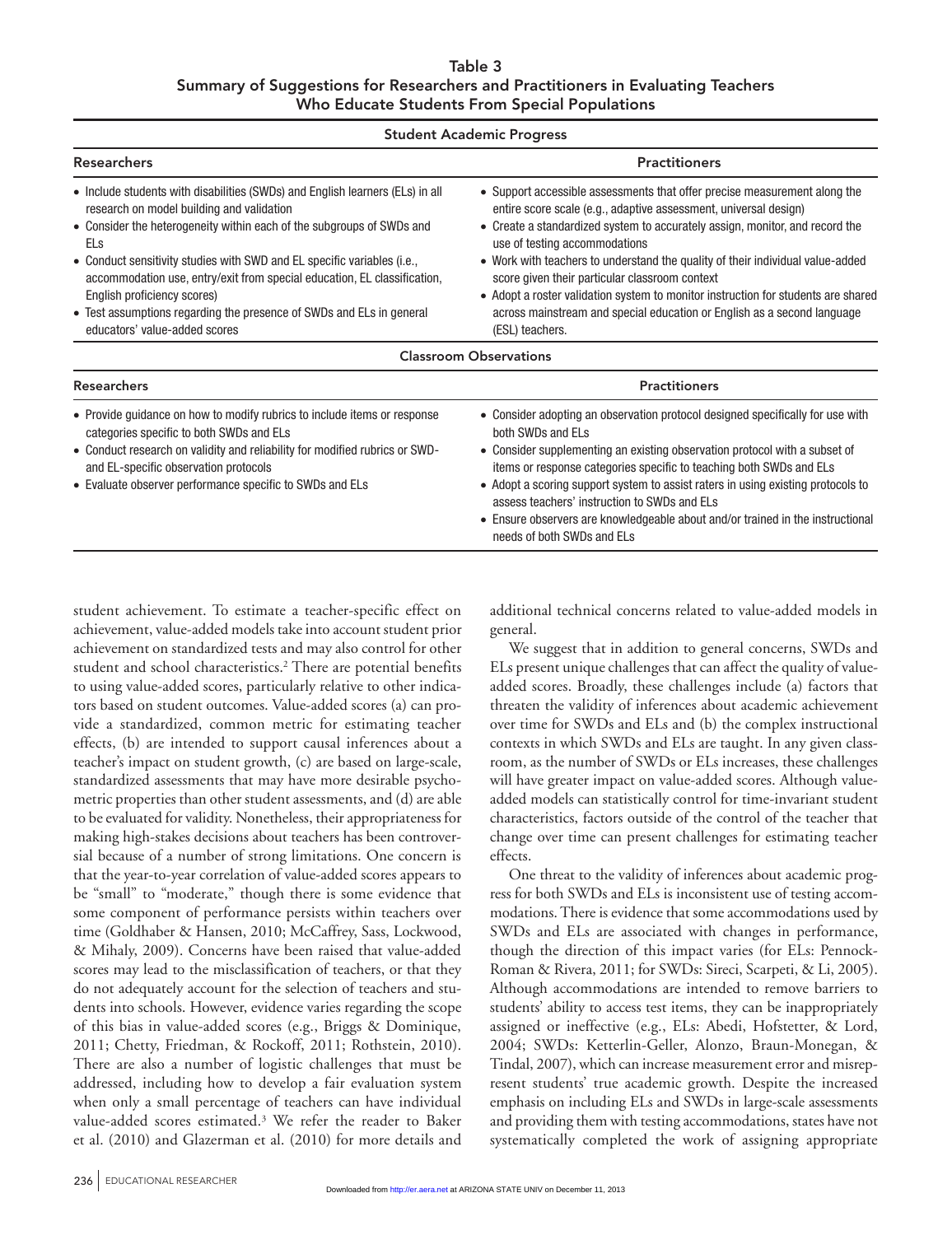accommodations based on ELs' history of formal schooling in the United States and in their home country, as well as their literacy skills in English and in their native language (Kopriva, Emick, Hipolito-Delgado, & Cameron, 2007), nor have they resolved debates about controversial accommodations for SWDs that may interact with the measured construct (e.g., read aloud). The uncertainty regarding the allocation of appropriate accommodations, limited resources, or students' changing needs can result in accommodations being delivered inconsistently across years, which can inflate or deflate measures of student growth, potentially affecting value-added scores.

A second measurement challenge is that a large proportion of SWDs and ELs exhibit low performance on state assessments (ELs: Perie, Grigg, & Donahue, 2005; SWDs: Thurlow, Bremer, & Albus, 2011). This puts into question the quality of valueadded scores for teachers with large numbers of SWDs or ELs because extreme scores have higher measurement error and are less reliable, properties that are compounded when using multiple test scores. In addition, student learning gains may not be realized because of floor effects. Although these issues are not confined to SWDs and ELs, the systemic and predictable nature of these low-scoring subgroups may engender the perception of unfairness.

In addition to the aforementioned measurement challenges, additional complications for modeling value-added scores include heterogeneity within the subgroups of ELs and SWDs, as well as the context in which SWDs and ELs are taught. Students in both subgroups vary in terms of student characteristics, opportunity to learn, accessibility, and special services. For example, for some students with disabilities, such as those with learning disabilities or emotional and behavioral disorders, movement into or out of special education can change the services students receive and the amount of time spent in the regular classroom, making it more difficult to isolate teacher effects. For ELs, late-arrival students with low English proficiency pose different challenges from those ELs who are designated to be Fluent English Proficient but are underachieving on state content assessments. For the latter group, the proportion of time spent learning content and the English language changes as students progress; this may lower students' test performance temporarily, independent of a teacher's efforts. There may also be peer effects associated with nondisabled, English-proficient students who share the classroom with SWDs and/or ELs that may differ depending on disability subtype or level of English proficiency. That is, the performance of all students in a classroom may be affected—positively or negatively—by the presence of a co-teacher, extra funding support for special services, peer behaviors, or other factors not directly related to an individual teacher.<sup>4</sup> Simply including a discrete variable for SWD or EL status may not account for such sources of heterogeneity in a value-added model.

A final challenge for incorporating SWDs and ELs into valueadded models is attributing students' growth to individual teachers. For mainstream teachers, it is not uncommon that they share responsibility for instruction with special education teachers, particularly for students with high incidence disabilities. Similarly, for ELs, there is often shared responsibility between mainstream teachers and English as second language (ESL)

teachers. For SWDs and ELs, academic growth in a given year is likely dependent on the quality (and content) of instruction received in both settings, as well as the degree to which this instruction aligns, factors that cannot be directly estimated by value-added models.

## *Value-Added Scores: Suggestions for Practitioners and Researchers*

There are various strategies for practitioners to attribute SWD and EL performance to individual teachers when responsibility for individual students is shared across mainstream and special education or ESL teachers. We propose that districts adopt a roster validation system, which can increase both the face validity of value-added scores as well as the accuracy of estimates (Hock & Isenberg, 2011). The Houston Independent School District, for example, uses a system where teachers can regularly log in and verify the accuracy of their rosters. As part of the roster system, Hock and Isenberg (2011) recommend that both the general education and special education teachers receive 100% responsibility of their shared students. Although roster validation will not address the question of whether general education teachers have adequately differentiated their instruction for SWDs or ELs, it will decrease the likelihood that these students are viewed as the sole responsibility of special education or EL teachers.

To improve the quality of value-added scores relative to SWDs and ELs, we suggest that state personnel support accessible assessments that offer precise measurement along the score scale, such as a multistage adaptive assessment,<sup>5</sup> and develop systems to accurately assign, record, and monitor the use of testing accommodations.6 Also, we recommend that administrators work with teachers to understand the validity of their value-added score given their particular classroom context, in order to minimize unintended consequences and perceived unfairness. As we suggest below, more research is necessary to better understand how decisions about including or excluding SWDs and ELs affect the validity of teachers' value-added scores. In the short term, we recommend that states and districts balance the unintended consequences of not including test scores from SWDs and ELs (e.g., teachers focusing their reading instruction only on students who will be included in their value-added estimates) against the various threats to validity when scores are included.

For researchers, there is a need to conduct more nuanced validity investigations for value-added modeling, testing various assumptions regarding the presence of scores from SWDs and ELs in mainstream teachers' value-added scores and exploring variables that account for heterogeneity within these subgroups. Rather than including a single variable for percentage of SWDs and/or ELs in a class, we encourage research on value-added models with respect to inconsistent accommodation use across years, disability subtype, and changes in English proficiency or classifications for ELs (e.g., limited English proficiency, reclassified English proficient). Examples of analyses include computing the correlation of teacher rankings based on several value-added models and estimating whether these finer-grained categories change the inferences made about teachers.

We believe that if research finds that individual teachers' v[alue-added](http://er.aera.net) scores are robust to these theoretically important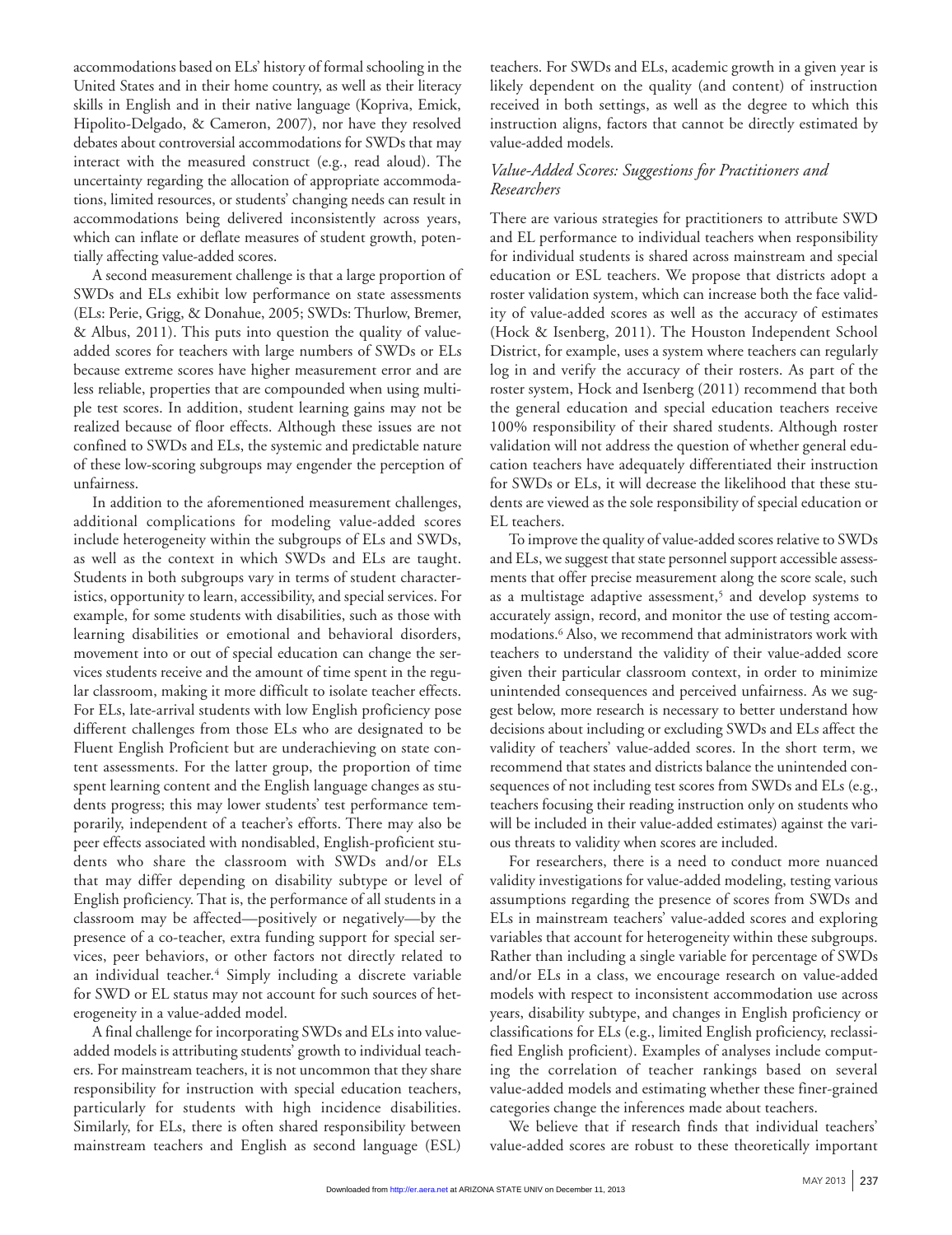variables, SWDs and ELs should be included in the models in practice, which would promote the perception that educators in mainstream classrooms are being held accountable for the quality of instruction for SWDs and ELs. Alternatively, if the proposed research finds that additional information on SWDs and ELs improves the validity of value-added scores, we encourage states/ district to use variables specific to special populations in their value-added models, with attention given to the interpretation and practical consequences of their use.

#### Observations of Classroom Instruction

### *Challenges of Accounting for SWDs and ELs in Observations of Teachers' Instruction*

Although there has been considerable research and commentary on the quality of value-added models, there has been comparatively little scrutiny given to observation protocols in the context of teacher evaluation, despite the fact that most new models of teacher evaluation require their use. There is also little research on whether observation systems adequately measure teachers' effectiveness with regard to SWDs and ELs. In the following, we describe approaches for observing classroom instruction, discuss considerations related to SWDs and ELs, and provide recommendations for practitioners and for future research.

Teacher observation systems are commonly based on a set of theoretical dimensions that are intended to define critical aspects of teaching (e.g., classroom climate, quality of feedback to students); all operate with a working definition of what constitutes "good teaching." Observation protocols typically fall into one of two categories—either they are intended to be used across all settings (e.g., Framework for Teaching [FFT]; Danielson, 2007) or they are developed for use in specific subject areas (e.g., the Mathematical Quality of Instruction assessment; Hill et al., 2008).

With states and districts feeling pressure to simultaneously develop and implement multiple teacher evaluation measures, most districts and states have decided to limit administrative burden by adopting a single observation protocol, with the use of FFT being the most common.<sup>7</sup> This approach eliminates concerns about differences in validity and reliability across various subject-specific and student population–specific protocols; however, it presents challenges for holding teachers accountable for the performance of SWDs and ELs in their classroom. That is, for observation protocols to support valid inferences about teacher effectiveness, they must adequately address whether teachers are using practices that are identified as effective for SWDs and ELs. The observation protocols being considered for teacher evaluation (e.g., FFT) typically do not outline expectations for the instruction provided to SWDs and ELs; rather, the interactions between teachers and their students are described in general terms. Further, as we outline below, there is evidence that the instructional needs of SWDs and ELs vary from their peers in important ways. If instructional practices deemed effective for SWDs or ELs are not represented in the observation systems used by states/districts, it may provide disincentives for teachers to adopt such practices in their teaching.

For SWDs, much of the literature on effective instructional practice has been developed around the inclusion of students with high-incidence disabilities (such as learning disabilities) in general education settings, particularly in the delivery of reading instruction. For example, Vaughn and Linan-Thompson (2003) suggest that the most promising instructional approaches for students with learning disabilities are those that are "characterized as being well specified, explicit, carefully designed, and closely related to the area of instructional need (e.g., reading, spelling, math)" (p. 142). In addition to an emphasis on instruction that is direct and explicit, Brownell and colleagues have emphasized the need for general educators to demonstrate knowledge related to basic reading skills, peer learning, and self-management techniques (Brownell et al., 2009).

Likewise, there are specific instructional practices that benefit ELs—and which may not be accounted for in general observation protocols. This might be due to the multitude of approaches to defining effective instructional practice for ELs. Some argue that ELs benefit from the basic instructional practices that have been proven to be effective for native English speakers but they need modifications to this instruction (Gersten & Baker, 2000). In line with this thinking, ELs often benefit from a sustained instructional emphasis on vocabulary development, including, for example, the multiple meanings of words in English (e.g., August, Carlo, Dressler, & Snow, 2005). It has also been argued that effective teaching of ELs goes beyond vocabulary instruction (Schleppegrell, 2004).

In addition to providing instruction focused on vocabulary and reading skills, successful teachers of EL students are attentive to students' home language and culture in their instruction (e.g., Paneque & Barbetta, 2006). Others also argued that effective EL teaching requires specific knowledge, in that teachers of ELs should be able to engage ELs in using the academic language of a particular discipline (Brisk & Zisselsberger, 2011). It is likely that successful teachers of ELs are able to integrate both language and content objectives, as is outlined in the sheltered academic instructional practices proposed by Echevarria, Vogt, and Short (2008).8 In summary, if the goal of observation systems is to assess the quality of instruction provided to all students, then a major challenge moving forward will be how to account for the kinds of instructional practices described above that appear uniquely beneficial for SWDs and ELs.

One final issue relates to the reliability of observers' scores. If observation protocols are to support valid interpretations about teachers' instructional quality for ELs and SWDs, researchers must attend to whether observers themselves can reliably differentiate between teachers who do and do not make use of effective instructional practices for these populations. A handful of recent large-scale research studies suggest it can be challenging to teach observers to score in reliable ways (Bell et al., 2012). Researchers have identified multiple sources of variation in observation scores for teachers, such as differences across observers or across lessons or class periods (Bill & Melinda Gates Foundation, 2012; Hill, Charalambous, & Kraft, 2012). We argue that in addition to these sources of error, an observer's training and background specific to ELs or SWDs may lead to additional variation, and there is evidence that principals and other school administrators often lack the expertise necessary to evaluate teachers' instruction of SWDs (Blanton et al., 2006); t[he same app](http://er.aera.net)ears true for ELs.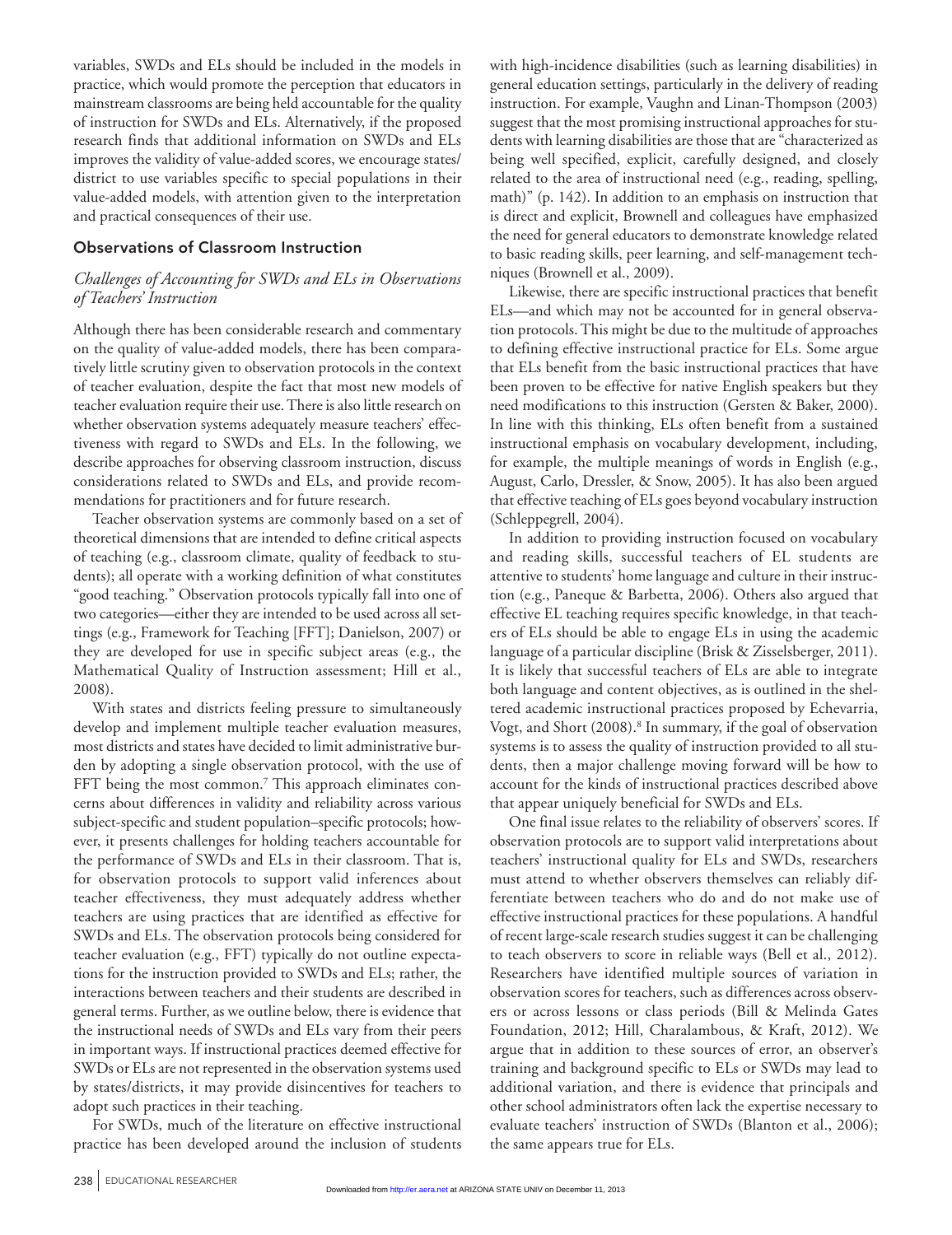## *Observations: Suggestions for Practitioners and Researchers*

Observation systems should ideally reflect teachers' responsiveness to their students' needs, as effective teachers would make different instructional decisions (e.g., grouping practices, emphasis on beginning reading skills) depending on the characteristics of the SWDs and ELs in their classroom. One option for districts would be to adopt observation protocols designed specifically for use in classrooms with SWDs and ELs; the literature provides several examples.<sup>9</sup> However, given the enormous implementation challenges that come with introducing even a single protocol (e.g., training and certifying school and district personnel to reliably score the protocol, calibrating raters' scoring over time, scheduling observations around administrators' many time commitments, combining observation scores with other sources of evaluation data), it is unlikely—at least in the short term—that districts and states would be in a position to adopt multiple observation systems. A second option, which we believe is more likely to be adopted by districts/states, is to supplement an existing observation protocol (e.g., FFT) with a subset of items specific to teaching SWDs and ELs.10 Alternatively, existing response categories on observation protocols could be adapted to more appropriately reflect teachers' interactions with SWDs and ELs.

One viable short-term solution would be to develop "scoring support documents" to assist observers in the scoring process, with an emphasis on the kinds of evidence-based practices that have proven to be effective for each of these populations. In the absence of such direction, it will be unlikely that observers will examine whether teachers attend to the needs of SWDs and ELs. If districts are to adopt such modified rubrics, they would benefit from guidance from researchers regarding how to help develop such assessments and whether these revisions have implications for the validity and reliability of the instruments. Thus far, however, researchers have not addressed these issues.

To improve observer familiarity with instruction for SWDs and/or ELs, districts could ensure that observers have some training or background specific to special student populations. It may be difficult for them to attend to whether teachers are providing appropriate instruction for all of their students. There is also a need for research that more closely examines observer performance specific to SWDs and ELs. For example, future research could investigate whether observer experience with SWDs and ELs improves their ability to assess teachers' practice reliably, whether there are strategies that districts can adopt to train observers to attend to teachers' effectiveness in educating SWDs and ELs, and whether modified versions of existing protocols improve observers' reliability in scoring teachers' instruction for SWDs and ELs.

## Conclusion

The challenges related to developing useful measures of teaching effectiveness have received significant attention from researchers and practitioners. In this essay, we have presented challenges and potential solutions for using indicators of teacher effectiveness from two subgroups of students that have received little attention in teacher evaluation. As states and districts develop and modify teacher evaluation systems, we encourage them to attend to the unique challenges associated with including SWDs and ELs in

each of the indicators. Not accounting for these challenges would undermine the validity of inferences about teachers' effectiveness, particularly in cases of teachers who have a large proportion of either SWDs or ELs in their classroom, and it would be counterproductive to the goal of providing a high-quality education to all students.

#### **NOTES**

<sup>1</sup>The challenges we outline are also applicable to other indicators. Student learning objectives (SLOs) represent one increasingly common strategy for measuring student learning when teachers work in grades or subject areas for which test scores are not available. States/districts are also exploring the use of student surveys or instructional artifacts to evaluate teachers. Although there are incentives to roll out these measures quickly, we urge districts and states to consider the challenges related to SWDs and ELs.

2 For a summary of models, see, e.g., McCaffrey, Lockwood, Koretz, Louis, and Hamilton (2004).

3 Value-added scores are typically estimated using data from students in Grades 4 through 8 who have taken the state general assessment in reading and mathematics (and possibly other subjects including science and social studies). Value-added scores can be calculated for approximately 30% of teachers, as reported on state websites.

4See, e.g., Chin, Daysal, and Imberman (2011) for ELs, and Hanushek, Kain, and Rivkin (2002) for SWDs.

5See, e.g., Russell and Kavanaugh (2011).

6See Thompson, Morse, Sharpe, and Hall (2005) for practical guidelines.

7FFT has been adopted in the evaluation systems of large school districts such as the Los Angeles Unified School District and states such as Illinois, Delaware, and Rhode Island.

8 These practices are reflected in Echevarria, Vogt, and Short's (2008) Sheltered Instruction Observation Protocol (SIOP). Although the SIOP has empirical reliability, it is criticized for making strong assumptions about content teachers' training in language teaching and learning.

9For SWDs, one notable example is the observation protocol developed by Brownell et al. (2009), which was designed for use in special education reading instruction. For ELs, see the example of Echevarria et al.'s (2008) SIOP protocol.

<sup>10</sup>The state of Idaho, for example, is exploring the use of a modified version of FFT that would be more sensitive to the instructional needs of SWDs.

#### **REFERENCES**

- Abedi, J., Hofstetter, C. H., & Lord, C. (2004). Assessment accommodations for English language learners: Implications for policy-based empirical research. *Review of Educational Research*, *74*, 1–28.
- August, D., Carlo, M., Dressler, C., & Snow, C. (2005). The critical role of vocabulary development for English language learners. *Learning Disabilities Research and Practice*, *20*, 50–57.
- Baker, E. L., Barton, P. E., Darling-Hammond, L., Haertel, E., Ladd, H. L., Linn, R. L., . . . Shepard, L. A. (2010). *Problems with the use of student test scores to evaluation teachers*. Washington, DC: The Economic Policy Institute.
- Bell, C., Gitomer, D., McCaffrey, D., Hamre, B., Pianta, R., & Qi, Y. (2012). An argument approach to observation protocol validity. *Educational Assessment*, *17*, 62–87.
- Bill & Melinda Gates Foundation. (2012). Gathering feedback for teaching: Combining high-quality observations with student surveys and achievement gains. Retrieved from http://metproject.org/ [downloads/](http://er.aera.net)MET\_Gathering\_Feedback\_Research\_Paper.pdf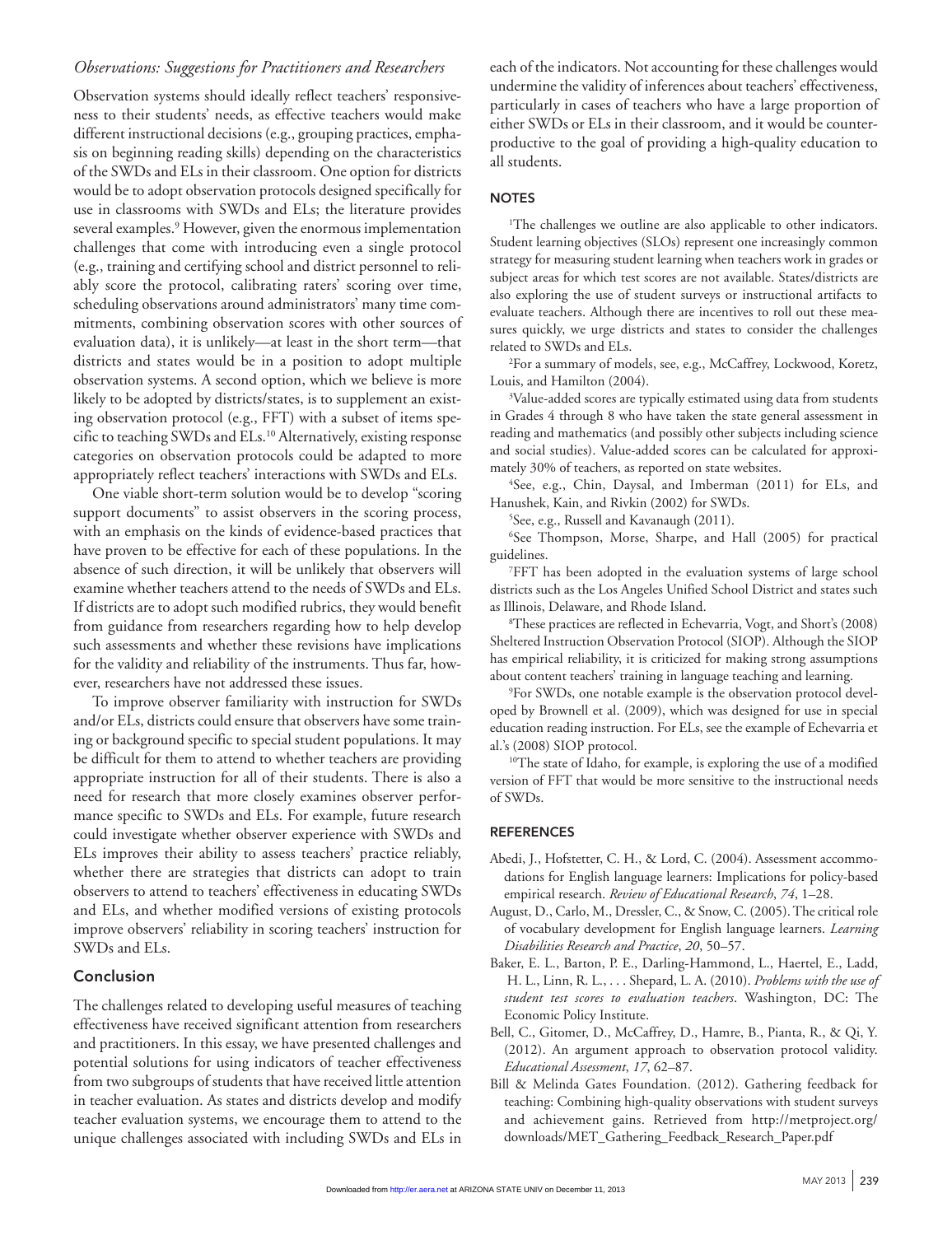- Blanton, L. P., Sindelar, P. T., & Correa, V. I. (2006). Models and measures of beginning teacher quality. *Journal of Special Education*, *40*, 115–127.
- Briggs, D., & Dominique, B. (2011). *Due diligence and the evaluation of teachers: A review of the value-added analysis underlying the effectiveness rankings of Los Angeles Unified School District teachers by the Los Angeles Times*. Boulder, CO: National Education Policy Center.
- Brisk, M., & Zisselsberger, M. (2011). "We've let them in on the secret": Using SFL theory to improve the teaching of writing to bilingual learners. In T. Lucas (Ed.), *Teacher preparation for linguistically diverse classrooms: A resource for teacher educators* (pp. 111–126). New York, NY: Routledge.
- Brownell, M., Bishop, A., Gersten, R., Klingner, J., Penfield, R., Dimino, J., Haager, D., . . .Sindelar, P. T. (2009). The role of domain expertise in beginning special education teacher quality. *Exceptional Children*, *75*, 391–411.
- Chetty, R., Friedman, J. R., & Rockoff, J. E. (2011). The long-term impacts of teachers: Teacher value-added and student outcomes in adulthood. *National Bureau of Economic Research* Working Paper No. 17699.
- Chin, A., Daysal, N. M., & Imberman, S. (2011, October). *Impact of bilingual education programs on limited English proficient students and their peers: regression discontinuity evidence from Texas*. Working paper. Retrieved from http://www.uh.edu/~achin/research/bilingual\_ed\_ texas\_oct2011.pdf
- Danielson, C. (2007). *Enhancing professional practice: A framework for teaching* (2nd ed.). Alexandria, VA: Association for Supervision and Curriculum Development.
- Echevarria, J., Vogt, M., & Short, D. J. (2008). *Making content comprehensible for English-language learners: The SIOP model*. Boston, MA: Allyn & Bacon.
- Gersten, R., & Baker, S. (2000). What we know about effective instructional practices for English-language learners. *Exceptional Children*, *66*, 454–470.
- Glazerman, S., Loeb, S., Goldhaber, D., Staiger, D., Raudenbush, S., & Whitehurst, G. (2010). *Evaluating teachers: The important role of value-added*. Washington, DC: Brookings Institution.
- Goldhaber, D., & Hansen, M. (2010). Is it just a bad class? Assessing the stability of measured teacher performance. *CEDR* Working Paper 2010-3. University of Washington, Seattle, WA.
- Hanushek, E. A., Kain, J. F., & Rivkin, S. G. (2002). Inferring program effects for specialized populations: Does special education raise achievement for students with disabilities? *Review of Economics and Statistics*, *84*, 584–599.
- Harris, D. N. (2011). *Value-added measures in education: What every educator needs to know*. Cambridge, MA: Harvard University Press.
- Hill, H. C., Blunk, M. L., Charalambous, C. Y., Lewis, J. M., Phelps, G. C., Sleep, L., & Ball, D. L. (2008). Mathematical knowledge for teaching and the mathematical quality of instruction: An exploratory study. *Cognition and Instruction*, *26*, 430–511.
- Hill, H. C., Charalambous, C. Y., & Kraft, M. A. (2012). When rater reliability is not enough: Teacher observation systems and a case for the generalizability study. *Educational Researcher*, *41*, 56–64.
- Hock, H., & Isenberg, E. (2011). *Methods for accounting for co-teaching in value-added models*. Princeton, NJ: Mathematica Policy Research. Retrieved from http://www.aefpweb.org/sites/default/files/webform/ Hock-Isenberg%20Co-Teaching%20in%20VAMs.pdf
- Ketterlin-Geller, L. R., Alonzo, J., Braun-Monegan, J., & Tindal, G. (2007). Recommendations for accommodations: Implications of (in) consistency. *Remedial and Special Education*, *28*, 194–206.
- Kopriva, R. J., Emick, J. E., Hipolito-Delgado, C. P., & Cameron, C. A. (2007). Do proper accommodation assignments make a difference?

Examining the impact of improved decision making on scores for English language learners. *Educational Measurement: Issues and Practice*, *26*(3), 11–20.

- McCaffrey, D. F., Lockwood, J. R., Koretz, D., Louis, T. A., & Hamilton, L. (2004). Models for value-added modeling of teacher effects. *Journal of Educational and Behavioral Statistics*, *29*, 67–101.
- McCaffrey, D. F., Sass, T., Lockwood, J. R., & Mihaly, K. (2009). The intertemporal variability of teacher effect estimates. *Education Finance and Policy*, *4*, 572–606.
- Paneque, O., & Barbetta, P. (2006). A study of teacher efficacy of special education teachers of English language learners with disabilities. *Bilingual Research Journal*, *30*, 171–193.
- Pennock-Roman, M., and Rivera, C. (2011). Mean effects of test accommodations for ELLs and non-ELLs: A meta-analysis of experimental studies. *Educational Measurement: Issues and Practice*, *30*(3), 10–28.
- Perie, M., Grigg, M., & Donahue, P. (2005). The nation's report card: Reading 2005 (NCES 2006-451). U.S. Department of Education, National Center for Education Statistics. Washington, DC: U.S. Government Printing Office.
- Rothstein, J. (2010). Teacher quality in educational production: Tracking, decay, and student achievement. *Quarterly Journal of Economics*, *125*, 175–214.
- Russell, M., & Kavanaugh, M. (2012). *Assessing students in the margin: Challenges, strategies, and techniques*. Charlotte, NC: Information Age Publishing.
- Schleppegrell, M. J. (2004). *The language of schooling: A functional linguistics perspective*. Mahwah, NJ: Lawrence Erlbaum.
- Sireci, S. G., Scarpeti, S. E., & Li, S. (2005). Test accommodations for students with disabilities: An analysis of the interaction hypothesis. *Review of Educational Research*, *75*, 457–490.
- Thompson, S. J., Morse, A. B., Sharpe, M., & Hall, S. (2005). Accommodations manual: How to select, administer, and evaluate use of accommodations for instruction and assessments of students with disabilities. *The Council of Chief State School Officers*. Retrieved from http://www.ccsso.org/Documents/2005/Accommodations\_Manual\_ How\_2005.pdf
- Thurlow, M. L., Bremer, C., & Albus, D. (2011). *2008-09 publicly reported assessment results for students with disabilities and ELLs with disabilities* (Technical Report No. 59). Minneapolis: University of Minnesota, National Center on Educational Outcomes.
- U.S. Department of Education. (2007, April 9). Final Rule 34 CFR Parts 200 and 300: Title I—Improving the academic achievement of the disadvantaged; Individuals With Disabilities Education Act (IDEA). *Federal Register*, *72*, 17748–17781.
- U.S. Department of Education, National Center for Education Statistics, Schools and Staffing Survey (SASS). (2008). "Public School, BIE School, and Private School Data Files," 2007–08. Retrieved from http://nces.ed.gov/pubs2009/2009321/tables/sass0708\_2009321\_ s12n\_02.asp
- U.S. Department of Education. (2010). Race to the top. Retrieved from http://www2.ed.gov/programs/racetothetop/executive-summary.pdf
- Vaughn, S., & Linan-Thompson, S. (2003). What is special about special education for students with learning disabilities? *Journal of Special Education*, *37*, 140–147.
- Weisberg, D., Sexton, S., Mulhern, J., and Keeling, D. (2009). *The widget effect: Our national failure to acknowledge and act on teacher effectiveness*. New York, NY: The New Teacher Project.
- Zehler, A. M., Fleischman, H. L., Hopstock, P. J., Stephenson, T. G., Pendzick, M. L., & Sapru, S. (2003). Policy report: Summary of findings related to LEP and SpEd-LEP students. Retrieved from www .ncela.gwu.edu/files/rcd/BE021195/policy\_report.pdf